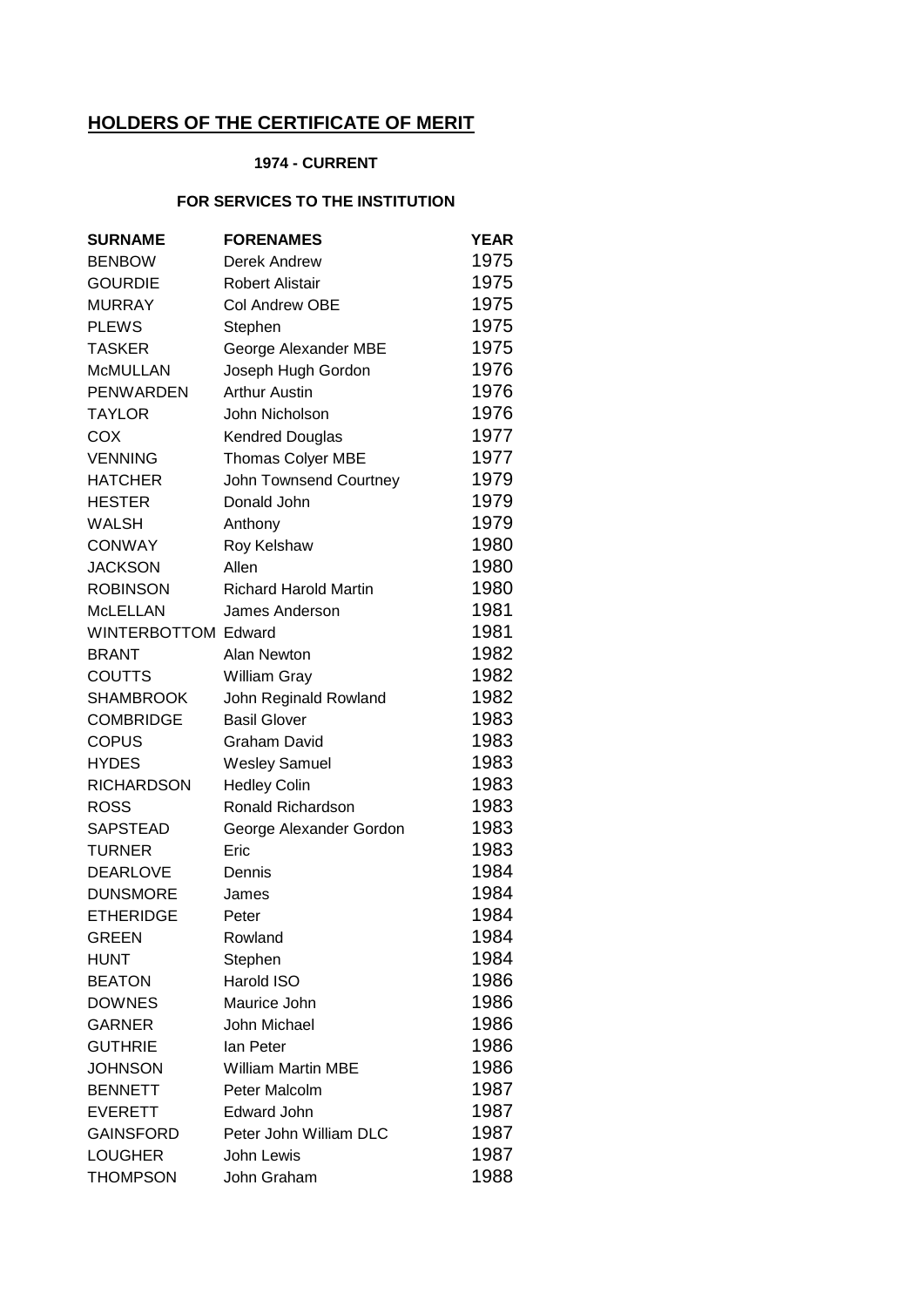| <b>GADSBY</b>             | <b>Frederick George</b>      | 1989         |
|---------------------------|------------------------------|--------------|
| <b>GARTON</b>             | Samuel James                 | 1989         |
| <b>THOMPSON</b>           | <b>Thomas Walter</b>         | 1989         |
| <b>TILLOTSON</b>          | <b>Barry Valentine</b>       | 1989         |
| <b>HENBEST</b>            | Reginald James               | 1990         |
| <b>BLOOR</b>              | <b>Richard David</b>         | 1991         |
| <b>BEDFORD</b>            | <b>Stanley Frederick</b>     | 1992         |
| <b>WEST</b>               | John Keith                   | 1992         |
| <b>KACAL</b>              | Val                          | 1993         |
| <b>SUTHERLAND</b>         | Tom                          | 1993         |
| <b>ANDREWS</b>            | Peter John                   | 1994         |
| <b>MEAKIN</b>             | John Christopher             | 1994         |
| <b>ALLSOP</b>             | R E Professor OBE            | 1996         |
| <b>BEXON</b>              | <b>Bruce Terence</b>         | 1996         |
| <b>DICK</b>               | Alastair Campbell            | 1996         |
| <b>RHODES</b>             | <b>Anthony Hallet</b>        | 1996         |
| <b>STANTON</b>            | <b>Richard John Collins</b>  | 1997         |
| <b>STINSON</b>            | Gordon Frederick             | 1998         |
| <b>SUMPTER</b>            | <b>Michael David</b>         | 1998         |
| <b>BODDY</b>              | <b>James Edward OBE</b>      | 1999         |
| <b>DOUGHTY</b>            | Frederick John MBE           | 1999         |
| <b>KLING</b>              | Roger                        | 2000         |
| <b>BLANN</b>              | <b>Trevor James</b>          | 2001         |
| <b>BURMAN</b>             | Terrance                     | 2001         |
| <b>CHETTLEBURGH</b>       | Maurice John                 | 2001         |
| <b>SOON POH</b>           | Dato Ir. Chua                | 2001         |
| <b>WAN YIN LUN</b>        | Alan                         | 2001         |
| <b>JEFFREY</b>            | John Andrew                  | 1993 & 2002  |
| <b>BENNETT</b>            | <b>Richard Fielden</b>       | 2002         |
| <b>DARLING</b>            | Christopher John             | 2002         |
| <b>EVANS</b>              |                              |              |
|                           | Kenneth Lloyd                | 2002         |
| <b>PATTERSON</b>          | Keith                        | 2002         |
| <b>DAVIDSON</b>           | James                        | 2003         |
| LEE                       | David                        | 2003         |
| <b>McCORMICK</b>          | Jackson                      | 2003         |
| <b>TAYLOR</b>             | Tom                          | 2003         |
| <b>BAILIE</b>             | <b>Herbert John Hastings</b> | 2004         |
| <b>KEMP</b>               | Philip                       | 2004         |
| <b>WALKER</b>             | Chris                        | 2004         |
| <b>KWANG</b>              | Han Joke                     | 2004         |
| <b>CHEUNG</b>             | Mark K.T.                    | 2004         |
| <b>LLOYD ROBERTS Owen</b> |                              | 2004         |
| <b>WINSTANLEY</b>         | P. Gilbert                   | 2004         |
| <b>DAIMOND</b>            | Robert                       | 2005         |
| <b>BEATTIE</b>            | John Mathieson               | 2005         |
| <b>SALTMARSH</b>          | David                        | 2005         |
| <b>KANNAN</b>             | Yap Teong Aun                | 2005         |
| LEE<br><b>McARTHUR</b>    | KW<br>Alex                   | 2005<br>2005 |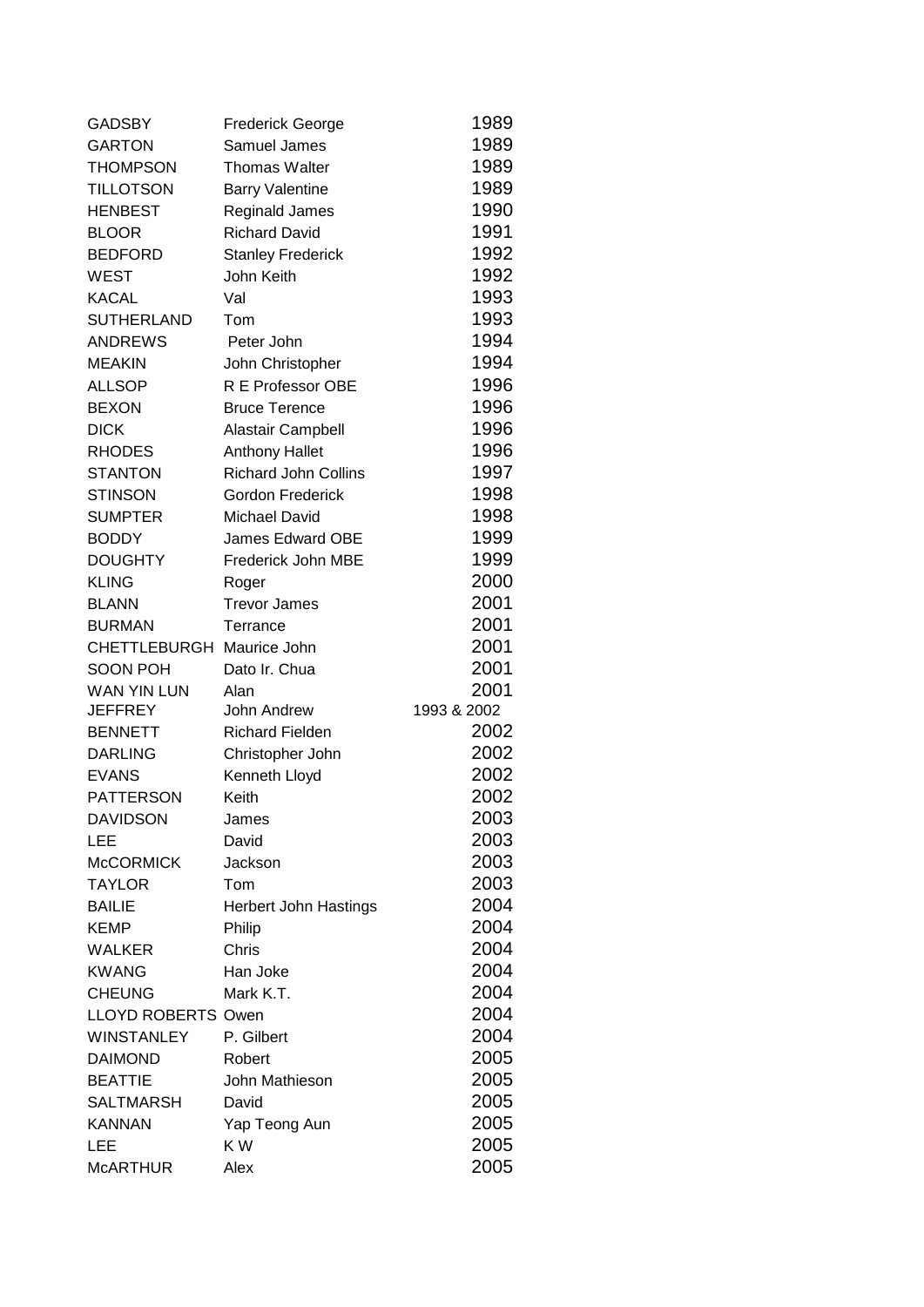| <b>FRAYNE</b>     | <b>Bernard</b>          | 2005 |
|-------------------|-------------------------|------|
| <b>FIELDHOUSE</b> | <b>Brian</b>            | 2005 |
| <b>SMITH</b>      | David                   | 2006 |
| <b>FERGUSON</b>   | J D                     | 2006 |
| <b>HUNTER</b>     | David                   | 2006 |
| <b>OTHMAN</b>     | Dato Ir. Mohamad Razali | 2006 |
| LAU               | Kenneth                 | 2006 |
| MacCUISH          | Donald                  | 2006 |
| <b>SILVER</b>     | Alan                    | 2006 |
| <b>RALPH</b>      | Sam                     | 2006 |
| <b>ROBINSON</b>   | lan                     | 2006 |
| <b>WOLLASTON</b>  | <b>Stuart</b>           | 2007 |
| <b>JOHNSTONE</b>  | Neil                    | 2007 |
| <b>GUTHRIE</b>    | Ray                     | 2007 |
| <b>HESLOP</b>     | Martin                  | 2007 |
| <b>SUMNER</b>     | Michael                 | 2007 |
| <b>HALL</b>       | David                   | 2007 |
| <b>KHER</b>       | Tee Kong                | 2007 |
| <b>CARRINGTON</b> | John                    | 2008 |
| <b>PACE</b>       | Helen                   | 2008 |
| <b>FORMAN</b>     | Paul                    | 2008 |
| AIK               | Ir                      | 2008 |
| <b>BOARDMAN</b>   | Ernie                   | 2009 |
| <b>SLEE</b>       | John                    | 2009 |
| <b>CLARKE</b>     | Harold                  | 2009 |
| <b>McLUSKY</b>    | Andrew                  | 2009 |
| <b>STEVENS</b>    | Nigel E                 | 2009 |
| <b>MITCHELL</b>   | Kit                     | 2009 |
| <b>HOPPER</b>     | Keith                   | 2010 |
| <b>PARRY</b>      | John                    | 2010 |
| <b>NG</b>         | Kit Heng                | 2011 |
| <b>MASON</b>      | Philip                  | 2011 |
| <b>PATTERSON</b>  | Freddie                 | 2011 |
| <b>PERRIN</b>     | Geoffrey                | 2011 |
| <b>ELLIS</b>      | Craig                   | 2011 |
| <b>DADD</b>       | Geoff                   | 2011 |
| <b>TUCKWELL</b>   | Robert                  | 2013 |
| <b>CROSS</b>      | lan                     | 2013 |
| WARD              | David                   | 2014 |
| <b>MACLEAN</b>    | Andrew                  | 2014 |
| <b>CARPENTER</b>  | Kate                    | 2014 |
| <b>SWAIN</b>      | Peter                   | 2014 |
| <b>CURRIE</b>     | Claudia                 | 2014 |
| <b>DICKINSON</b>  | Peter                   | 2014 |
| <b>MONTGOMERY</b> | Frank                   | 2014 |
| <b>HEYBURN</b>    | Philip                  | 2015 |
| <b>HUGHES</b>     | David                   | 2015 |
| <b>HEAPS</b>      | <b>Barry</b>            | 2015 |
| <b>BORDISS</b>    | Mike                    | 2015 |
|                   |                         |      |